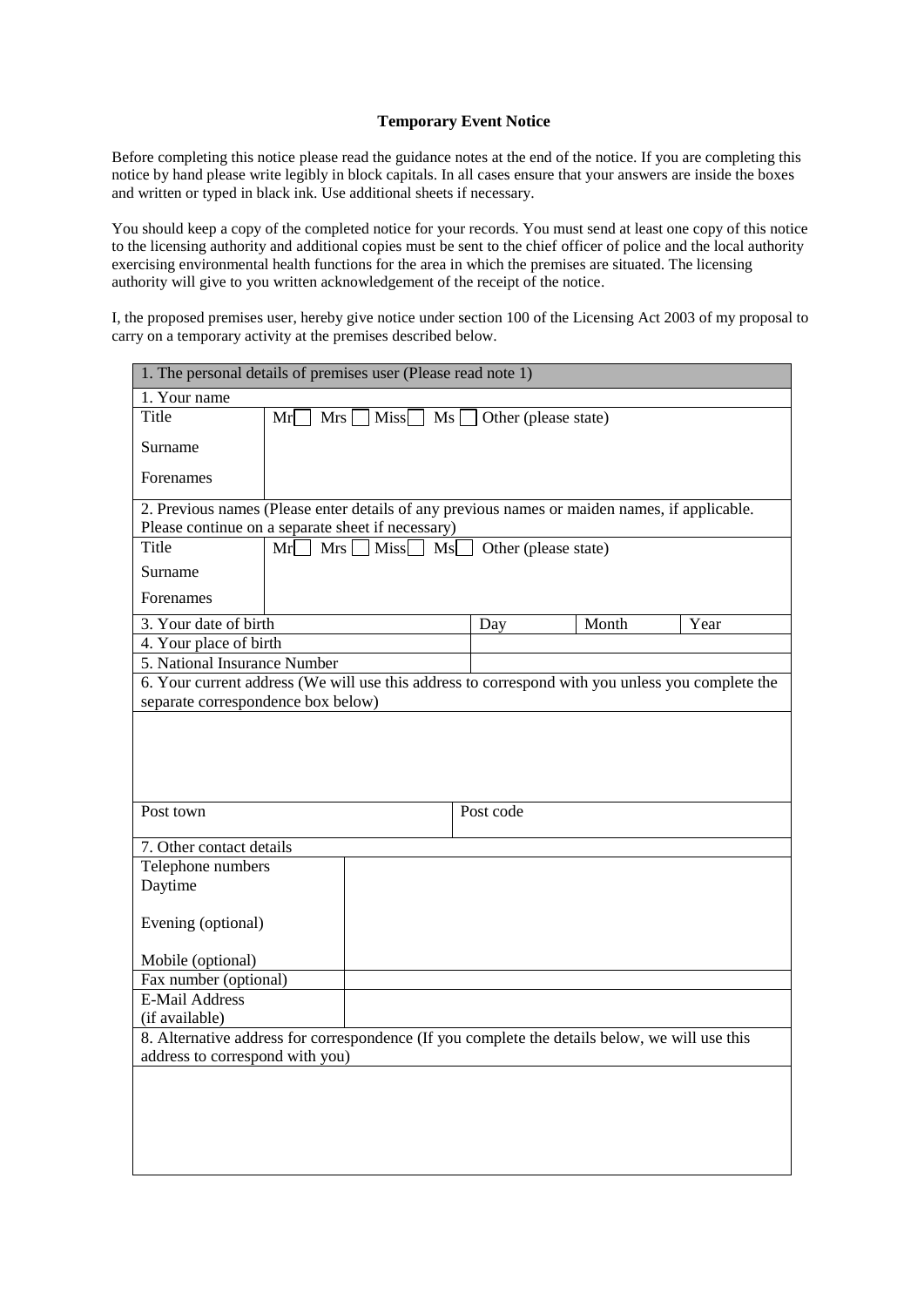| Post town                                      | Post code |  |
|------------------------------------------------|-----------|--|
|                                                |           |  |
| 9. Alternative contact details (if applicable) |           |  |
| Telephone numbers:                             |           |  |
| Daytime                                        |           |  |
| Evening (optional)                             |           |  |
| Mobile (optional)                              |           |  |
| Fax number (optional)                          |           |  |
| <b>E-Mail Address</b>                          |           |  |
| (if available)                                 |           |  |

# 2. The premises

Please give the address of the premises where you intend to carry on the licensable activities or if it has no address give a detailed description (including the Ordnance Survey references) (Please read note 2)

Does a premises licence or club premises certificate have effect in relation to the premises (or any part of the premises)? If so, please enter the licence or certificate number below.

Premises licence number

Club premises certificate number

If you intend to use only part of the premises at this address or intend to restrict the area to which this notice applies, please give a description and details below. (Please read note 3)

Please describe the nature of the premises below. (Please read note 4)

Please describe the nature of the event below. (Please read note 5)

3. The licensable activities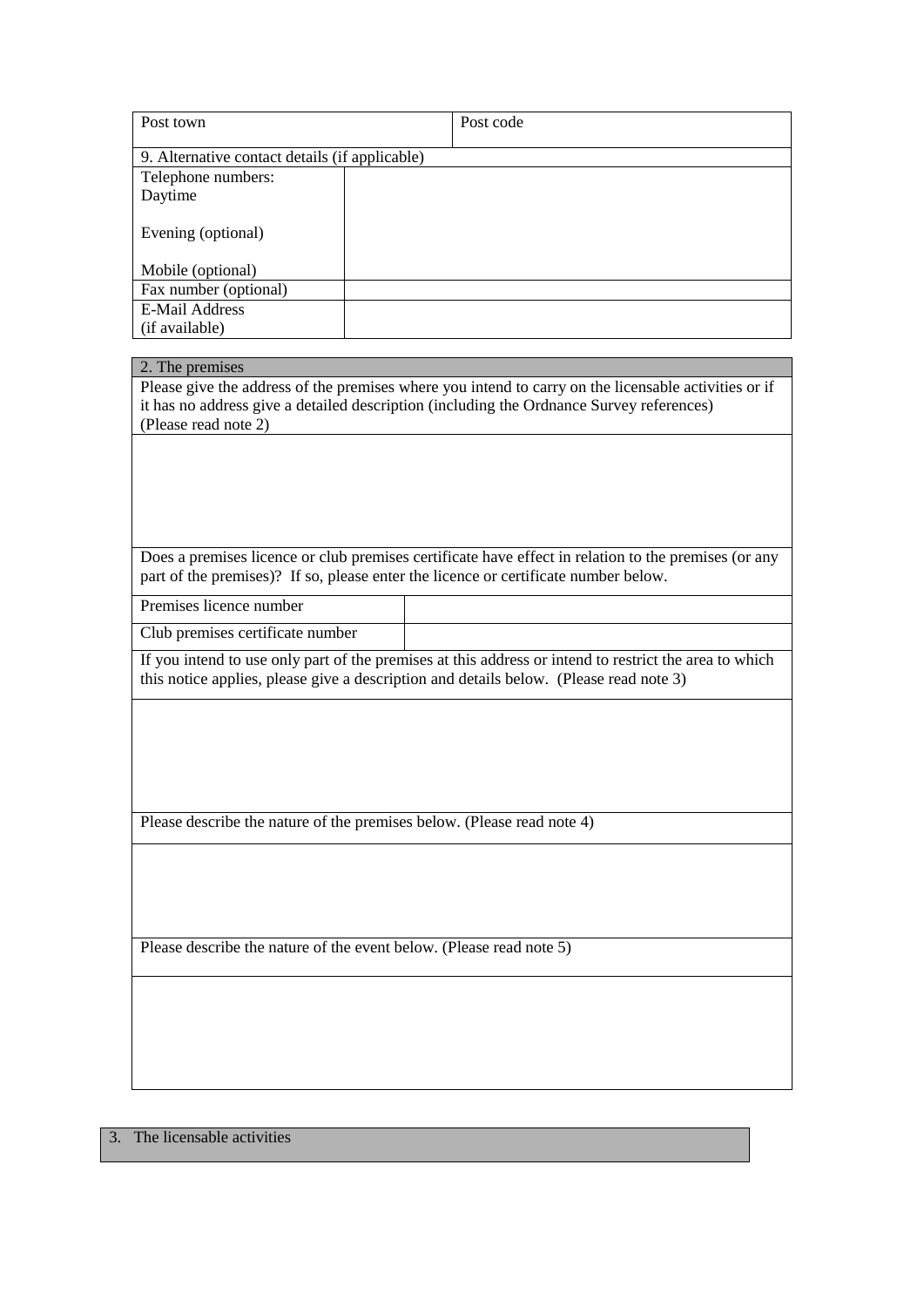| Please state the licensable activities that you intend to carry on at the premises (please mark an<br>"X" next to the licensable activities you intend to carry on). (Please read note 6)                                                                          |                       |  |  |
|--------------------------------------------------------------------------------------------------------------------------------------------------------------------------------------------------------------------------------------------------------------------|-----------------------|--|--|
| The sale by retail of alcohol                                                                                                                                                                                                                                      |                       |  |  |
| The supply of alcohol by or on behalf of a club to, or to the order of, a member<br>of the club                                                                                                                                                                    |                       |  |  |
| The provision of regulated entertainment                                                                                                                                                                                                                           |                       |  |  |
| The provision of late night refreshment                                                                                                                                                                                                                            |                       |  |  |
| Are you giving a late temporary event notice? (Please read note 7)                                                                                                                                                                                                 |                       |  |  |
| Please state the dates on which you intend to intend to use these premises for<br>licensable activities. (Please read note 8)                                                                                                                                      |                       |  |  |
|                                                                                                                                                                                                                                                                    |                       |  |  |
| Please state the times during the event period that you propose to carry on licensable activities<br>(please give times in 24 hour clock). (Please read note 9)                                                                                                    |                       |  |  |
|                                                                                                                                                                                                                                                                    |                       |  |  |
|                                                                                                                                                                                                                                                                    |                       |  |  |
| Please state the maximum number of people at any one time that you intend to<br>allow to be present at the premises during the times when you intend to carry on<br>licensable activities, including any staff, organisers or performers. (Please read<br>note 10) |                       |  |  |
| If the licensable activities will include the supply<br>of alcohol, please state whether the supplies will be                                                                                                                                                      | On the premises only  |  |  |
| for consumption on or off the premises, or both<br>(please mark an "X" next to the appropriate box).                                                                                                                                                               | Off the premises only |  |  |
| (Please read note 11)                                                                                                                                                                                                                                              | <b>Both</b>           |  |  |

| 4. Personal licence holders (Please read note 12)                   |  |     |                |
|---------------------------------------------------------------------|--|-----|----------------|
| Do you currently hold a valid personal licence?                     |  | Yes | N <sub>0</sub> |
| (Please mark an "X" in the box that applies to you)                 |  |     |                |
| If "Yes" please provide the details of your personal licence below. |  |     |                |
| Issuing licensing authority                                         |  |     |                |
| Licence number                                                      |  |     |                |
|                                                                     |  |     |                |
| Date of issue                                                       |  |     |                |
| Date of expiry                                                      |  |     |                |
|                                                                     |  |     |                |
| Any further relevant details                                        |  |     |                |
|                                                                     |  |     |                |

5. Previous temporary event notices you have given (Please read note 13)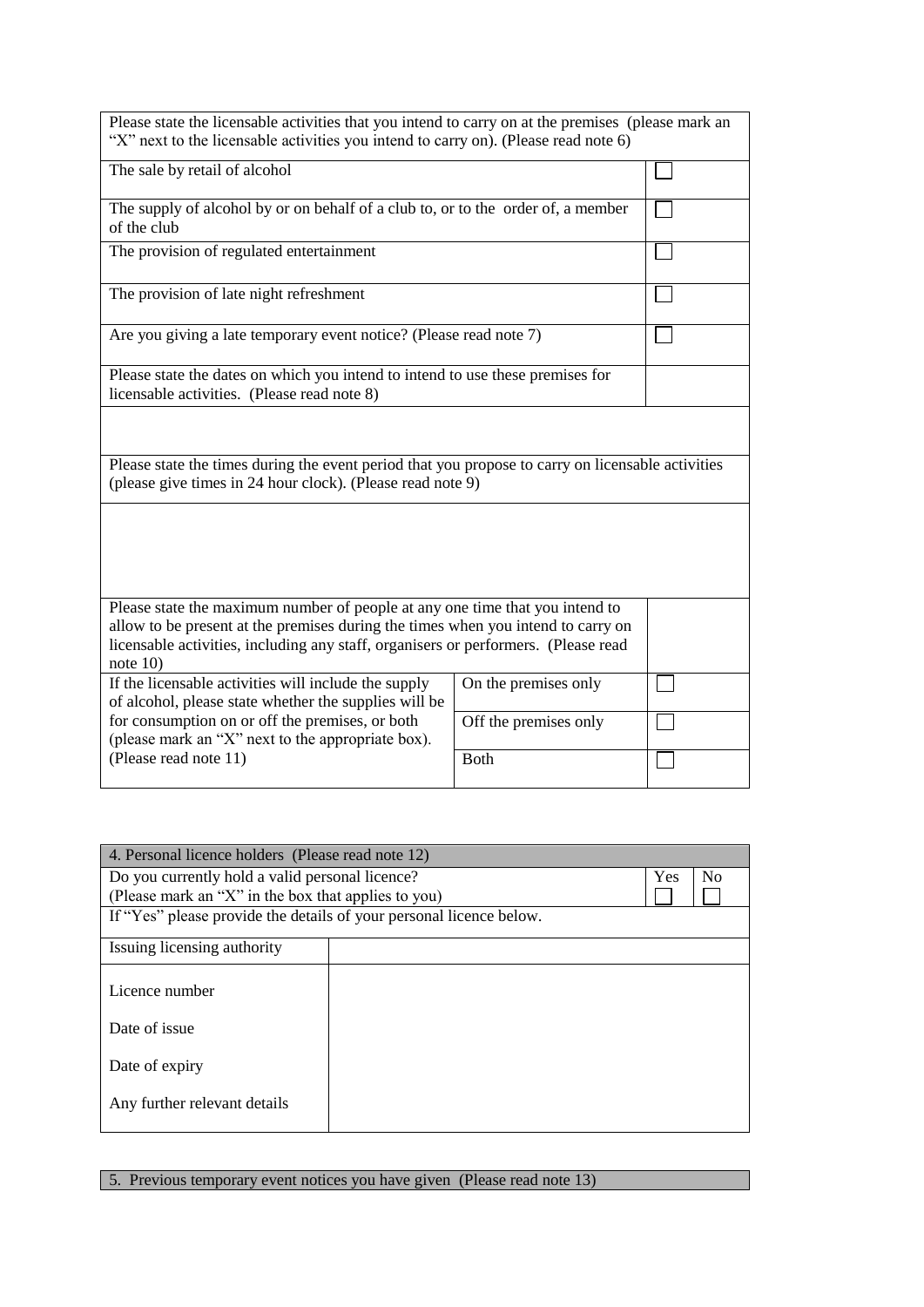| Have you previously given a temporary event notice in respect of any premises   | Yes | No             |
|---------------------------------------------------------------------------------|-----|----------------|
| for events falling in the same calendar year as the event for which you are now |     |                |
| giving this temporary event notice?                                             |     |                |
| (Please mark an "X" in the box that applies to you)                             |     |                |
| If answering yes, please state the number of temporary event notices you have   |     |                |
| given for events in that same calendar year                                     |     |                |
|                                                                                 |     |                |
| Have you already given a temporary event notice for the same premises in        | Yes | N <sub>0</sub> |
| which the event period:                                                         |     |                |
| a) ends 24 hours or less before; or                                             |     |                |
| b) begins 24 hours or less after                                                |     |                |
| the event period proposed in this notice?                                       |     |                |
| (Please mark an "X" in the box that applies to you)                             |     |                |

| 6. Associates and business colleagues (Please read note 14)                                                                                                                                                                                                                                          |                        |                |
|------------------------------------------------------------------------------------------------------------------------------------------------------------------------------------------------------------------------------------------------------------------------------------------------------|------------------------|----------------|
| Has any associate of yours given a temporary event notice for an event in the<br>same calendar year as the event for which you are now giving a temporary event<br>notice?                                                                                                                           | Yes<br><b>Contract</b> | N <sub>0</sub> |
| (Please mark an "X" in the box that applies to you)                                                                                                                                                                                                                                                  |                        |                |
| If answering yes, please state the total number of temporary event notices your<br>associate(s) have given for events in the same calendar year                                                                                                                                                      | Yes                    | No             |
| Has any associate of yours already given a temporary event notice for the same<br>premises in which the event period:<br>a) ends 24 hours or less before; or<br>b) begins 24 hours or less after<br>the event period proposed in this notice?<br>(Please mark an "X" in the box that applies to you) | Yes                    | No             |
| Has any person with whom you are in business carrying on licensable activities<br>given a temporary event notice for an event in the same calendar year as the<br>event for which you are now giving a temporary event notice? (Please mark an<br>"X" in the box that applies to you)                | Yes                    | No             |
| If answering yes, please state the total number of temporary event notices your<br>business colleague(s) have given for events in the same calendar year.                                                                                                                                            |                        |                |
| Has any person with whom you are in business carrying on licensable activities<br>already given a temporary event notice for the same premises in which the event<br>period:<br>a) ends 24 hours or less before; or<br>b) begins 24 hours or less after<br>the event period proposed in this notice? | Yes<br><b>College</b>  | No             |
| (Please mark an "X" in the box that applies to you)                                                                                                                                                                                                                                                  |                        |                |

| 7. Checklist (Please read note 15)                                                         |  |
|--------------------------------------------------------------------------------------------|--|
| I shall (Please mark the appropriate boxes with an "X")                                    |  |
| Send at least one copy of this notice to the licensing authority for the area in which the |  |
| premises are situated                                                                      |  |
| Send a copy of this notice to the chief officer of police for the area in which the        |  |
| premises are situated                                                                      |  |
| Send a copy of this notice to the local authority exercising environmental health          |  |
| functions for the area in which the premises are situated                                  |  |
|                                                                                            |  |
| If the premises are situated in one or more licensing authority areas, send at least one   |  |
| copy of this notice to each additional licensing authority                                 |  |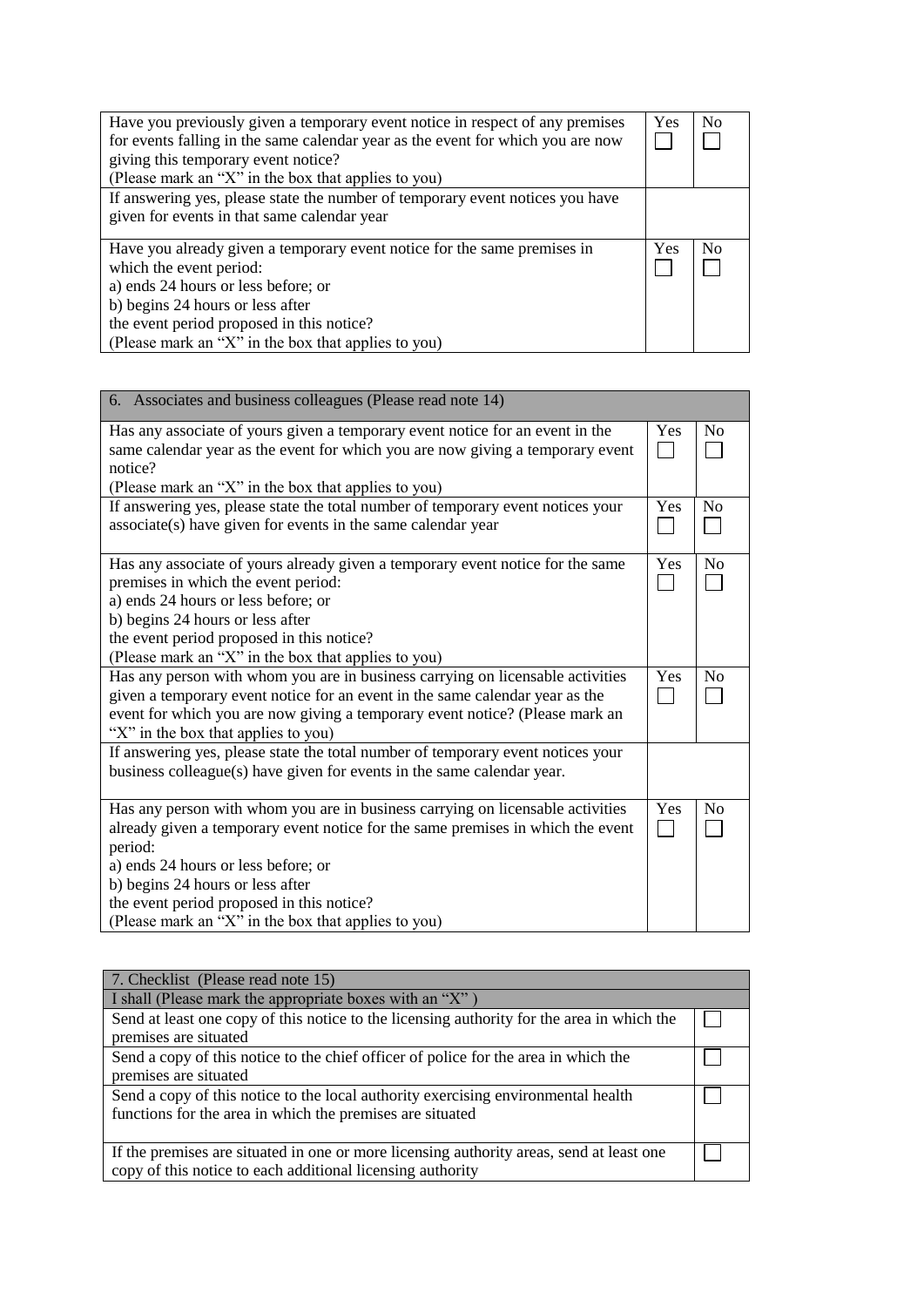| If the premises are situated in one or more police areas, send a copy of this notice to<br>each additional chief officer of police                                            |  |
|-------------------------------------------------------------------------------------------------------------------------------------------------------------------------------|--|
| If the premises are situated in one or more local authority areas, send a copy of this<br>notice to each additional local authority exercising environmental health functions |  |
| Make or enclose payment of the fee for the application                                                                                                                        |  |
| Sign the declaration in Section 9 below                                                                                                                                       |  |

# 8. Condition (Please read note 16)

It is a condition of this temporary event notice that where the relevant licensable activities described in Section 3 above include the supply of alcohol that all such supplies are made by or under the authority of the premises user.

# 9. Declarations (Please read note 17)

The information contained in this form is correct to the best of my knowledge and belief.

I understand that it is an offence:

(i) to knowingly or recklessly make a false statement in connection with this temporary event notice and that a person is liable on conviction for such an offence to a fine up to level 5 on the standard scale; and

(ii) to permit an unauthorised licensable activity to be carried on at any place and that a person is liable on conviction for any such offence to a fine not exceeding £20,000, or to imprisonment for a term not exceeding six months, or to both.

| Signature                 |  |
|---------------------------|--|
|                           |  |
|                           |  |
|                           |  |
| Date                      |  |
|                           |  |
|                           |  |
|                           |  |
| Name of<br>Person signing |  |

For completion by the licensing authority

| 10. Acknowledgement (Please read note 18)             |                                      |  |
|-------------------------------------------------------|--------------------------------------|--|
| I acknowledge receipt of this temporary event notice. |                                      |  |
| Signature                                             |                                      |  |
|                                                       |                                      |  |
|                                                       | On behalf of the licensing authority |  |
| Date                                                  |                                      |  |
|                                                       |                                      |  |
| Name of                                               |                                      |  |
| Officer signing                                       |                                      |  |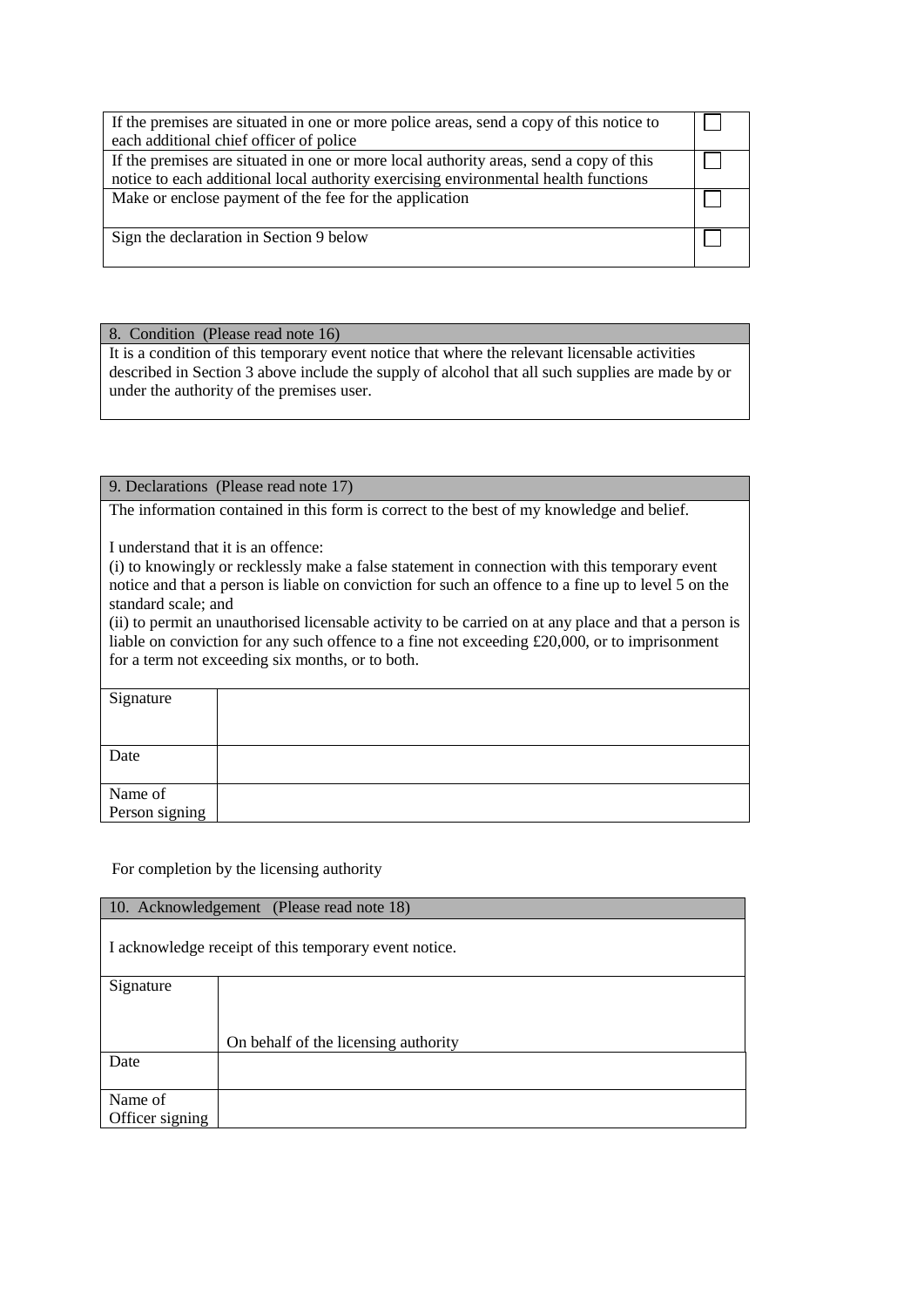## **NOTES**

## General

The police and local authority exercising environmental health functions may intervene on the grounds of any of the four licensing objectives (the prevention of crime and disorder, public safety, the prevention of public nuisance, and the protection of children from harm) to prevent the occurrence of an event at which permitted temporary activities are to take place or to agree a modification of the arrangements for such an event. However, the licensing authority will intervene of its own volition in the cases described below.

First, it will issue a counter notice if there is an objection to a late temporary event notice (see note 7 below).

Secondly, it may issue a notice in relation to its decision to impose conditions on a temporary event notice (see note 2 below).

Thirdly, it will issue a counter notice if the first, second and fourth of the limits set out below would be exceeded. If any of the limits below are breached or if a counter notice has been issued, any licensable activities taking place would be unauthorised and the premises user would be liable to prosecution. The limitations apply to:

- $\bullet$  the number of times a person (the "premises user") may give a temporary event notice (50 times per year for a personal licence holder and 5 times per year for other people);
- $\bullet$  the number of times a person (the "premises user") may give a late temporary event notice (10 times per year for a personal licence holder and 2 times per year for other people);
- the number of times a temporary event notice may be given in respect of any particular premises (12 times in a calendar year);
- the length of time a temporary event may last for these purposes (168 hours);
- the maximum aggregate duration of the periods covered by temporary event notices at any individual premises (21 days per calendar year); and
- the scale of the event in terms of the maximum number of people attending at any one time (a maximum of 499).

For the purposes of determining the overall limits of 50 temporary event notices per personal licence holder (in a calendar year) and of 5 for a non-personal licence holder (in a calendar year), temporary event notices given by an associate or a person who is in business with a premises user (and that business involves carrying on licensable activities) count towards those totals. The limits applying to late temporary event notices are included within the overall limits applying to the total number of temporary event notices. Note 14 below explains the definition of an "associate".

When permitted temporary activities take place, a premises user must ensure that either:

a copy of the temporary event notice endorsed as acknowledged by the licensing authority is prominently displayed at the premises; or that

the temporary event notice is kept at the premises either in his own custody or in the custody of a person present and working at the premises and whom he has nominated for that purpose.

Where the temporary event notice is in the custody of a nominated person, a notice specifying that fact and the position held by that person must be displayed prominently at the premises.

Where the temporary event notice or a notice specifying the nominated person is displayed, a constable or an authorised person (for example, a licensing officer, fire officer or environmental health officer) may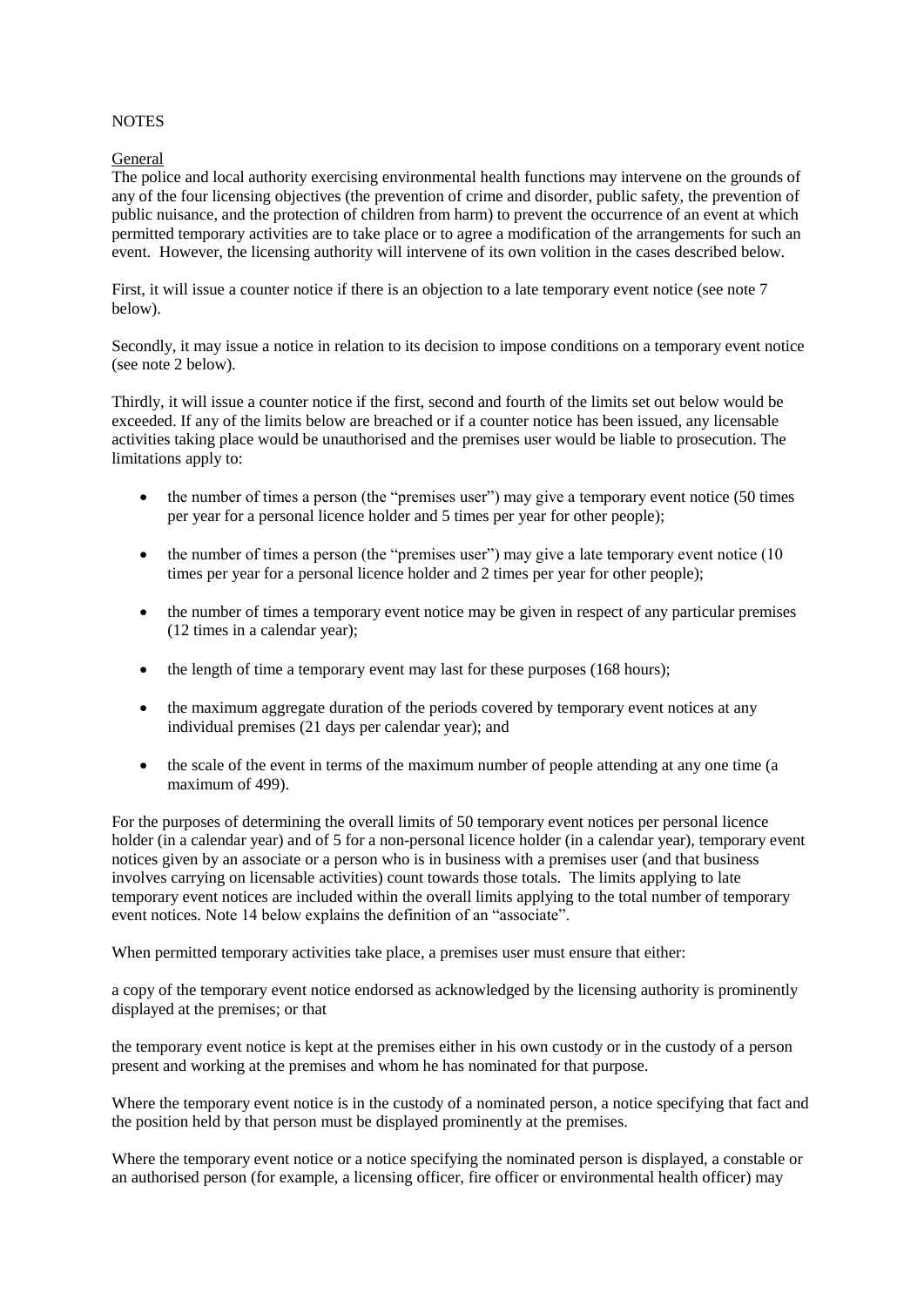require the premises user to produce the temporary event notice for examination. Similarly, where the nominated person has the temporary event notice in his custody, a constable or authorised person may require that person to produce it for examination. Failure to produce the temporary event notice without reasonable excuse would be an offence.

It should also be noted that the following, among other things, are offences under the Licensing Act 2003:

- the sale or supply of alcohol to children under 18 years of age (maximum fine on conviction is a fine up to level 5 on the standard scale, currently  $£5,000$ ;
- allowing the sale of alcohol to children under 18 (maximum fine on conviction is a fine up to level 5 on the standard scale, currently £5,000);
- knowingly allowing the consumption of alcohol on the premises by a person aged under 18 (maximum fine on conviction is a fine up to level 5 on the standard scale, currently £5,000);
- allowing disorderly behaviour on the premises (maximum fine on conviction is a fine up to level 3 on the standard scale, currently £1,000);
- the sale of alcohol to a person who is drunk (maximum fine on conviction is a fine up to level 3 on the standard scale, currently  $£1,000$ ;
- obtaining alcohol for a person who is drunk (maximum fine on conviction is a fine up to level 3 on the standard scale, currently £1,000);
- knowingly allowing a person aged under 18 to make any sale or supply of alcohol unless the sale or supply has been specifically approved by the premises user or any individual aged 18 or over who has been authorised for this purpose by the premises user (maximum fine on conviction is a fine up to level 1 on the standard scale, currently £200); and
- knowingly keeping or allowing to be kept on the premises any smuggled goods which have been imported without payment of duty or which have otherwise been unlawfully imported (maximum fine on conviction is a fine up to level 3 on the standard scale, currently  $\pounds1,000$ .

In addition, where the premises are to be used primarily or exclusively for the sale or supply of alcohol for consumption on the premises, it is an offence to allow children under 16 to be present when the premises are open for that purpose unless they are accompanied by an adult. In the case of any premises at which sales or supplies of alcohol are taking place at all, it is an offence for a child under 16 to be present there between the hours of midnight and 5am unless accompanied by an adult. In both instances, the penalty on conviction is a fine not exceeding level 3 on the standard scale, currently £1,000.

### Note 1

A temporary event notice may only be given by an individual and not, for example, by an organisation or club or business. The individual giving the notice is the proposed "premises user". Within businesses, clubs or organisations, one individual will therefore need to be identified as the proposed premises user.

If you include an e-mail address in section  $1(7)$  or  $1(9)$ , the licensing authority may send to this the acknowledgement of receipt of your notice or any notice or counter notice it is required to give under sections 104A, 106A or 107 of the Licensing Act 2003.

### Note 2

For the purposes of the Licensing Act 2003, "premises" means any place. Premises will therefore not always be a building with a formal address and postcode. Premises can include, for example, public parks, recreation grounds and private land.

If a premises licence or club premises certificate has effect in relation to the premises (or any part of the premises) which you want to use to carry on licensable activities, it is possible that any conditions which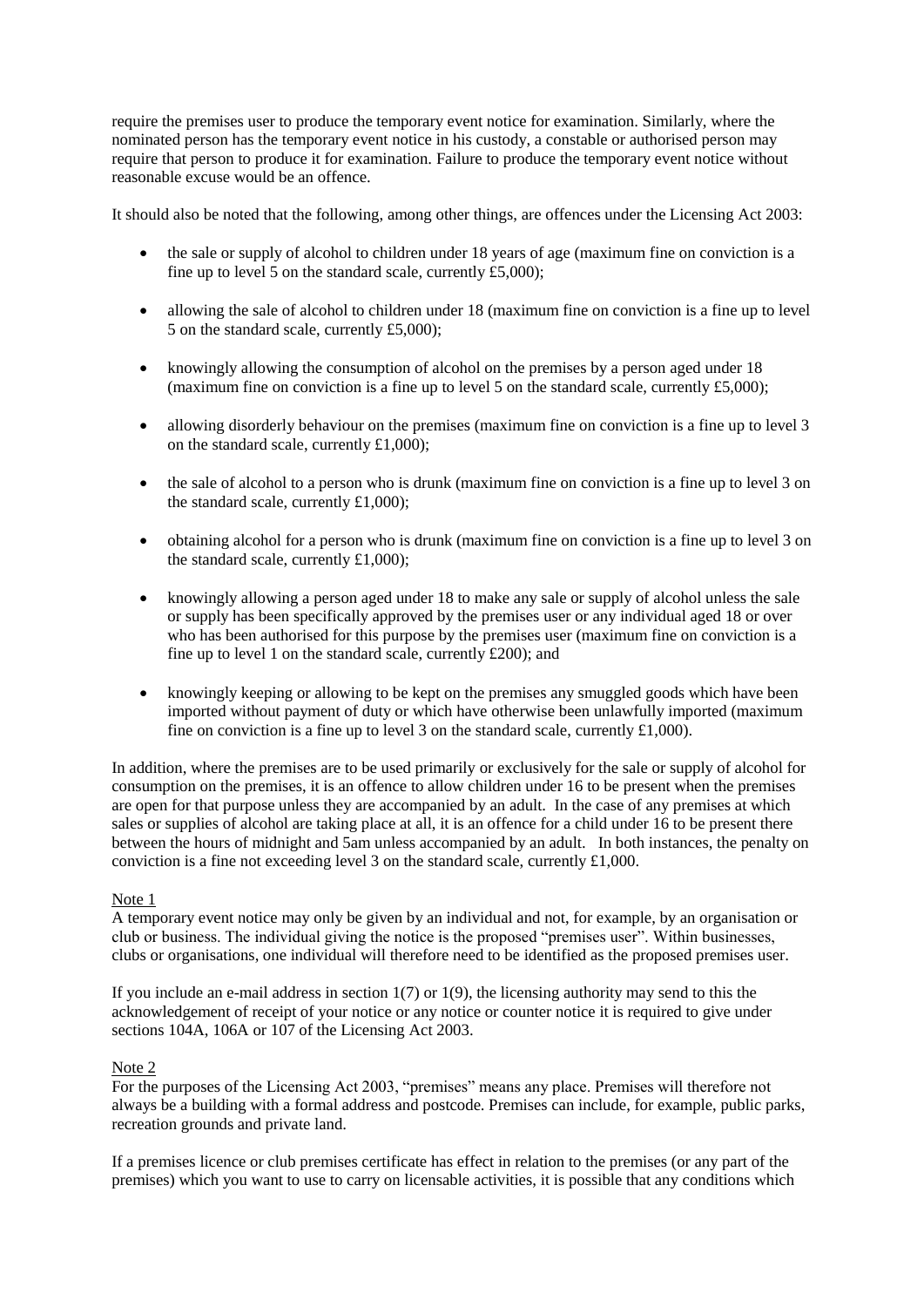apply to the licence or certificate may be imposed on the temporary event notice if certain pre-conditions are met. These pre-conditions are that the police or the local authority exercising environmental health functions object to the notice and the licensing authority decides:

- not to give a counter notice under section 105 of the Licensing Act 2003;
- the conditions apply to the licence or certificate; and
- the imposition of the conditions on the notice would not be inconsistent with the carrying on of the licensable activities under the notice.

# Note 3

A temporary event notice can be given for part of a building, such as a single room or a plot within a larger area of land. You should provide a clear description of the area in which you propose to carry on licensable activities. This is important as any licensable activities conducted outside the area of the premises protected by the authority of this temporary event notice would be unlawful and could lead to prosecution.

In addition, when holding the proposed event, the premises user would need to be able to restrict the number of people on the premises at any one time when licensable activities are taking place to less than 500. If more than 499 are on the premises when licensable activities are being carried on, the licensable activities would be unlawful and the premises user would be liable to prosecution. The maximum figure of 499 includes, for example, staff, organisers, stewards and performers.

## Note 4

A description of the nature of the premises assists the chief officer of police and local authority exercising environmental health functions in deciding if any issues relating to the licensing objectives are likely to arise. You should state clearly that the premises to be used are, for example, a public house, a restaurant, an open field, a village hall or a beer tent.

### Note 5

A description of the nature of the event similarly assists the chief officer of police and local authority exercising environmental health functions in making a decision as to whether or not to make an objection. You should state clearly that the event taking place at the premises would be, for example, a wedding with a pay bar, the supply of beer at a particular farmers' market, a discotheque, the performance of a string quartet, a folk group or a rock band.

# Note 6

The licensable activities are:

- the sale by retail of alcohol;
- the supply of alcohol by or on behalf of a club to, or to the order of, a member of a club;
- the provision of regulated entertainment; and
- the provision of late night refreshment.

Please refer to Schedules 1 and 2 to the Licensing Act 2003 for fuller details of the definitions and exemptions relating to regulated entertainment and late night refreshment.

Regulated entertainment, subject to specified conditions and exemptions, includes:

(a) a performance of a play;

- (b) an exhibition of a film;
- (c) an indoor sporting event;
- (d) a boxing or wrestling entertainment;
- (e) a performance of live music;
- (f) any playing of recorded music;
- (g) a performance of dance;
- (h) entertainment of a similar description to that falling within (e), (f) or  $(g)$ .

Regulated entertainment also includes the provision of "entertainment facilities" for: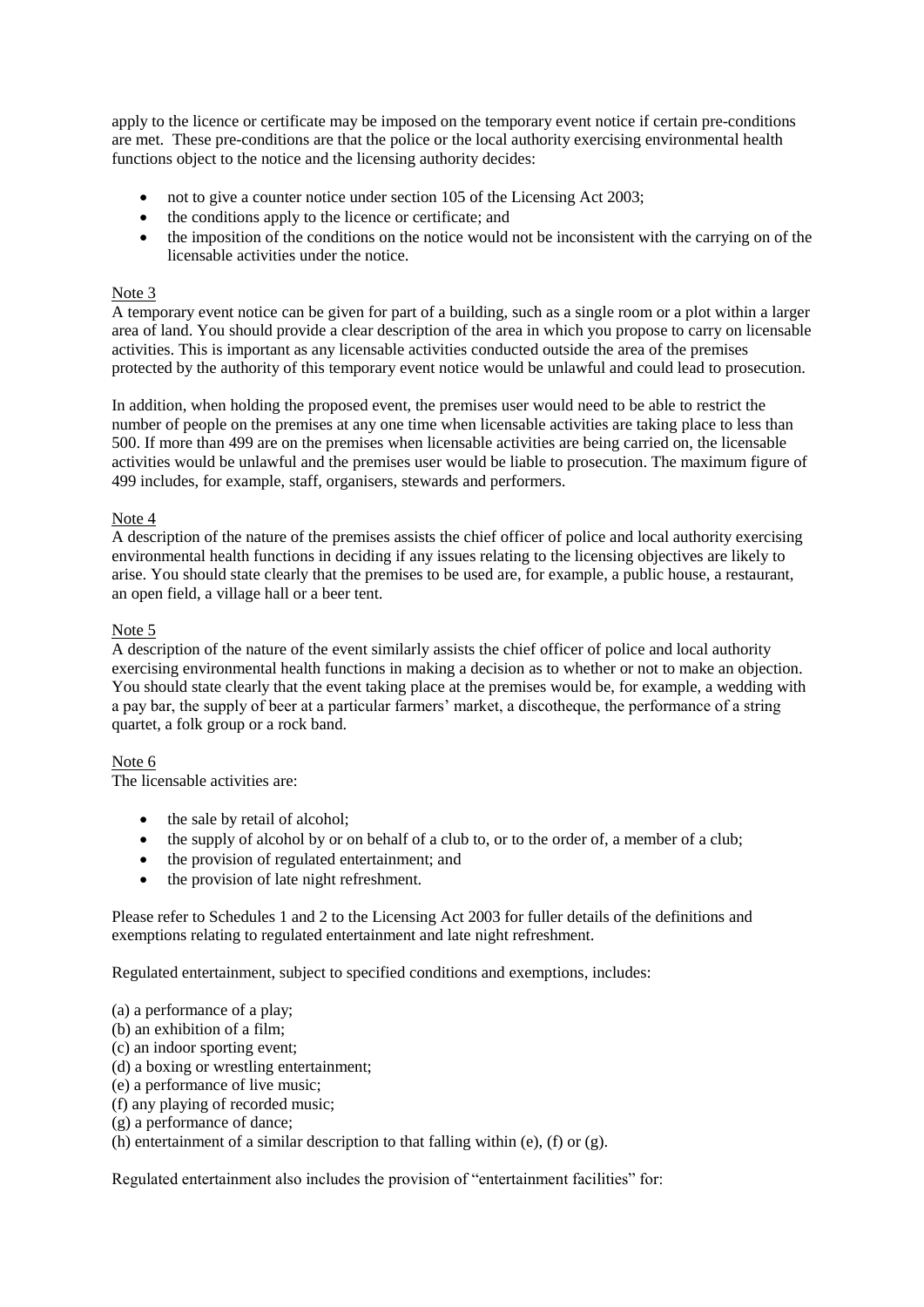(a) making music; (b) dancing; and (c) entertainment of a similar description to that falling within (a) or (b).

If you are uncertain whether or not the activities that you propose are licensable, you should contact your licensing authority for further advice.

## Note 7

Late notices can be given no later than 5 working days but no earlier than 9 working days before the event in relation to which the notice is given. A late notice given later than 5 working days before the event to which it relates will be returned as void and the activities described in it will not be authorised.

The number of late notices that can be given in any one calendar year is limited to 5 for personal licence holders and 2 for non-personal licence holders. These count towards the total number of temporary event notices (i.e. 50 temporary event notices per year for personal licence holders and 5 temporary event notices for non-personal licence holders).

If there is an objection from either the police or local authority exercising environmental health functions, the event will not go ahead and a counter notice will be issued.

### Note 8

The maximum period for using premises for licensable activities under the authority of a temporary event notice is 168 hours (seven days).

#### Note 9

You should state here the times during the event period, for example 48 hours, when you intend to carry on licensable activities. For example, you may not intend to carry on licensable activities throughout the entire 48 hour event period, and may intend to sell alcohol between 8.00 hrs and 23.00 hrs on each of the two days.

#### Note 10

No more than 499 may be on the premises for a temporary event at any one time when licensable activities are being carried on. If you intend to have more than 499 attending the event, you should obtain a premises licence for the event. Your licensing authority should be able to advise you. The maximum figure of 499 does not just include the audience, spectators or consumers and includes, for example, staff, organisers, stewards and performers who will be present on the premises.

#### Note 11

If you indicate that alcohol will be supplied only for consumption on the premises, you would be required to ensure that no person leaves the premises with alcohol supplied there. If such a supply takes place, the premises user may be liable to prosecution for carrying on an unauthorised licensable activity. Similarly, if the premises user gives notice that only supplies of alcohol for consumption off the premises will take place, he/she must ensure that alcohol supplied is not consumed on the premises. The premises user is free to give notice that he/she intends to carry on both types of supplies. For this purpose the supply of alcohol includes both of the first two licensable activities listed in note 6 above.

#### Note 12

The holder of a valid personal licence issued under the Licensing Act 2003 may give up to 50 temporary event notices in any calendar year subject to the other limitations in the 2003 Act. A proposed premises user who holds such a licence should give the details requested.

#### Note 13

As stated under Note 12, a personal licence holder (issued under the Licensing Act 2003) may give up to 50 temporary event notices (including 5 late notices) in any calendar year. An individual who does not hold a personal licence may only give 5 temporary event notices (including 2 late notices) in England and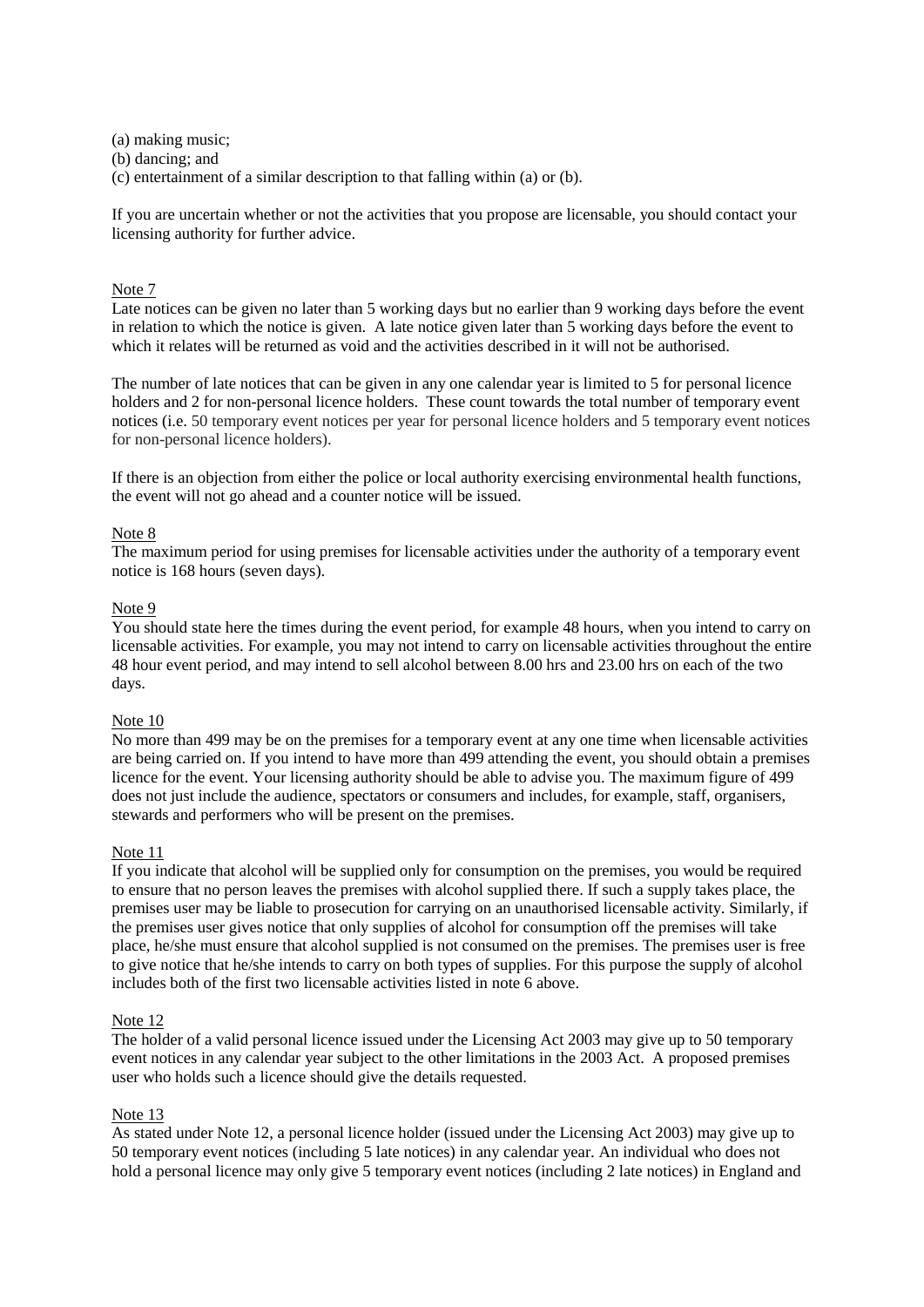Wales in any calendar year. A calendar year is the period between 1 January to 31 December inclusive in any year.

If an event straddles two calendar years, it will count against the limits on temporary event notices (12 for each premises, 21 days for each premises, 50 per personal licence holder and 5 for non-holders) for each year, however, only one notice needs to be given.

For the purposes of determining the overall limits of 50 temporary event notices per personal licence holder (in a calendar year) and of 5 for a non-personal licence holder (in a calendar year), temporary event notices given by an associate or a person who is in business with a premises user (and that business involves carrying on licensable activities) count towards those totals. Note 14 below sets out the definition of an "associate".

If a temporary event notice has been given for the same premises, by the same premises user, and would have effect within 24 hours before the start of the event period under the current proposal or within 24 hours after the end of that period, the temporary event notice given would be void and any licensable activities carried on under it would therefore be unlicensed.

For the purposes of determining whether or not the required gap of 24 hours is upheld, temporary event notices given by an associate or a person who is in business with a premises user (and that business involves carrying on licensable activities) count as if they had been given by the premises user himself. Note 14 below sets out the definition of an "associate".

#### Note 14

An "associate" of the proposed premises user is:

- a. the spouse of that person;
- b. a child, parent, grandchild, grandparent, brother or sister of that person;
- c. an agent or employee of that person; or
- d. the spouse of a person within (b) or (c).

For these purposes, a person living with another as that person's husband or wife is to be treated as that person's spouse.

These provisions will be subject to amendment by the Civil Partnerships Act. These amendments are due to take effect from  $5<sup>th</sup>$  December 2005.

### Note 15

It is a requirement that you send at least one copy of this notice to the licensing authority at least ten working days (or five working days for a late notice) before the commencement of the proposed licensable activities. The authority will give you written acknowledgement of the receipt of the notice. This will be important proof that you gave the notice and when you gave it for the purposes of the Act. Some premises may be situated in two licensing authority areas, for example, where a building or field straddles the local authority boundary. Where this is the case, at least one copy of the notice must be sent to each of the licensing authorities identified, together with the appropriate fee in each case. In such circumstances, you will receive acknowledgements from all the relevant licensing authorities.

One copy must be sent to each of the chief officer of police and the local authority exercising environmental health functions for the area in which the premises is situated at least ten working days for a standard notice (or five working days for a late notice) before the commencement of the proposed licensable activities. Where the premises are situated in two police areas or environmental health areas, a further copy will need to be sent to the second police force and local authority exercising environmental health functions.

## Note 16

Under the Licensing Act 2003, all temporary event notices are given subject to a mandatory condition requiring that where the licensable activities involve the supply of alcohol, all such supplies must be made